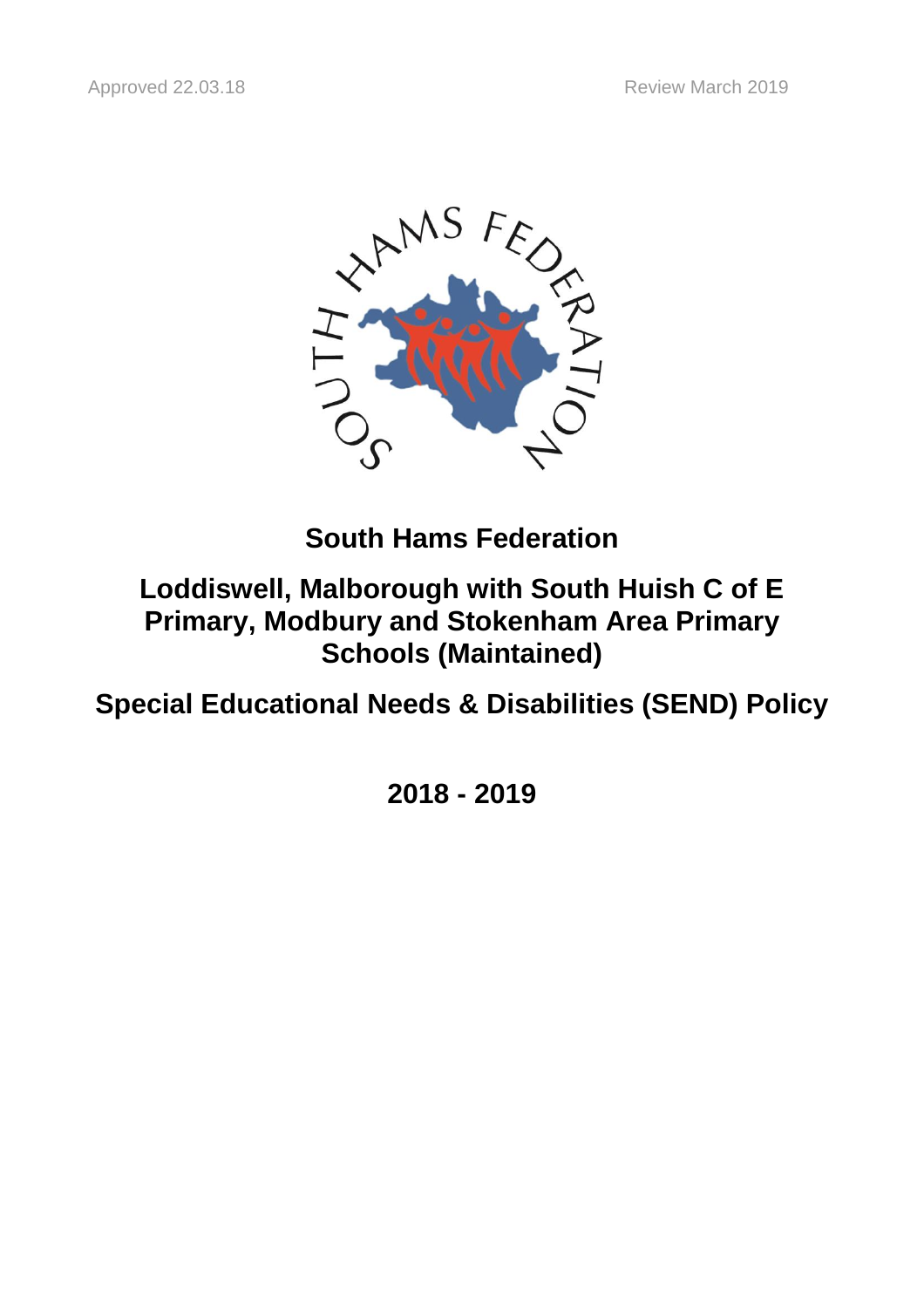## **Context**

L This policy was developed in consultation with parents/carers, staff and pupils of the school community and pays due regard to;

- The SEND Code of Practice: 0 to 25 years, July 2014
- Part 3 of the Children and Families Act 2014 and associated regulations

ĺ. **Governor responsible for SEN:** Emma Meek

L **Executive Headteacher:** Sue Jezard

l, **Federation SENCo:** Hazel Acton

**Deputy Federation SENCo:** Hannah Watt

#### ĺ. **SENCo Qualifications:**

NASENCO (2014), Our SENCOs are members of the SLT

ĺ. **Contact details:** [stokenham@southhamsfederation.org.uk](mailto:stokenham@southhamsfederation.org.uk)

 $\mathcal{L}^{\pm}$  and

**This policy will be reviewed annually**

L **Reviewed:** March 2018

**Governor reviewed:** March 2018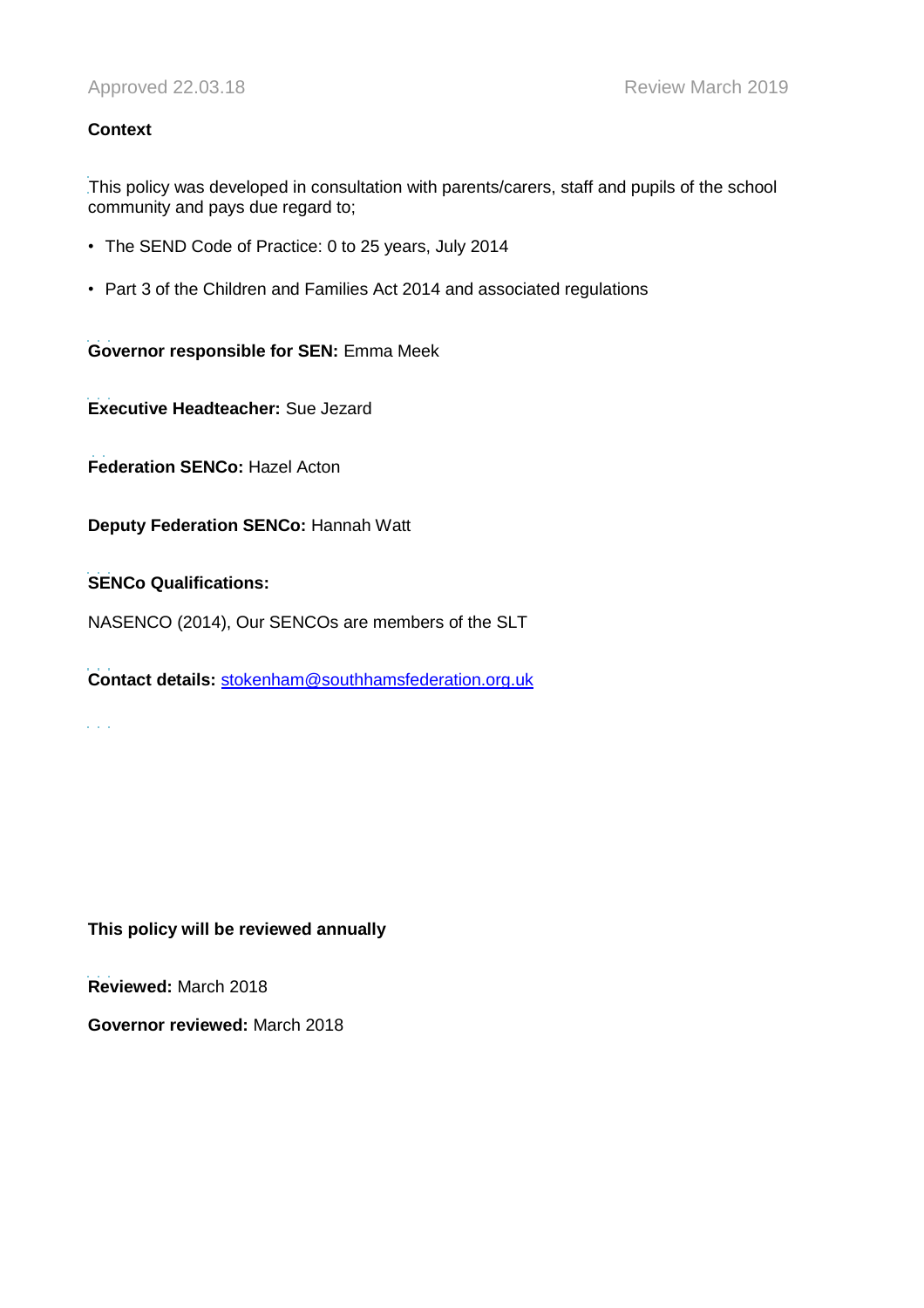## **Special Educational Needs and Disability (SEND) Policy**

This policy is in line with our teaching and learning policy and equality of opportunity policy and aims to support inclusion for all of our children. The responsibility for the management of this policy falls to the Executive Headteacher; the day-to-day operation of the policy is the responsibility of the Special Educational Needs Co-ordinator (SENCo) and the Deputy SENCo. The Governing Body, Executive Headteacher and the Deputy SENCo will work together closely to ensure that this policy is working effectively.

Quality first teaching is that which is differentiated to meet the needs of the majority of pupils. Some pupils will need something *additional to* and *different from* what is provided for the majority of pupils; this is special educational provision and we will use our best endeavours to ensure that provision is made for those who need it.

The schools within the South Hams Federation (Loddiswell, Malborough with South Huish, Modbury and Stokenham Area Primary Schools) will do their best to ensure that the necessary provision is made for any pupil who has special educational needs or disabilities. We will ensure that all staff in the school are able to identify and provide for those pupils who have special educational needs or disabilities to allow pupils with SEND to join in the activities of the school.

The staff and governors of the schools within the South Hams Federation will also work to ensure that all SEND pupils reach their full potential, are fully included within the school community and are able to make successful transfers between educational establishments. This policy aims to support all members of staff in providing positive whole school approaches towards the learning, progress and achievement of SEND pupils. With this as an underlying principle, we believe that;

#### *All teachers are teachers of Special Educational Needs. Every teacher is responsible and accountable for the progress and development of all pupils in their class even where pupils access support from teaching assistants or specialist staff.*

Teaching and supporting pupils with SEND is therefore a whole school responsibility requiring a whole school response. Meeting the needs of pupils with SEND requires partnership working between all those involved – Devon County Council (DCC), school, parents/carers, pupils, children's services and all other agencies.

## **School Admissions**

**No pupil will be refused admission to school on the basis of his or her special educational need. In line with the Equality Act 2010 we will not discriminate against disabled children in respect of admissions for a reason related to their disability. We will use our best endeavours to provide effective educational provision.**

#### **Aims and Objectives**

## **Aims**

To provide the structure for a pupil-centred process that engages pupil, family, school and other professionals in planning for and implementing high quality, needs led provision that is consistent across the school. This is to ensure all of our pupils are able to access the same opportunities for learning and social development achieving maximum progress, fulfilling their potential and promoting their well-being.

## **Objectives**

The SEND Policy of the schools within the South Hams Federation reflects the principles of the 0-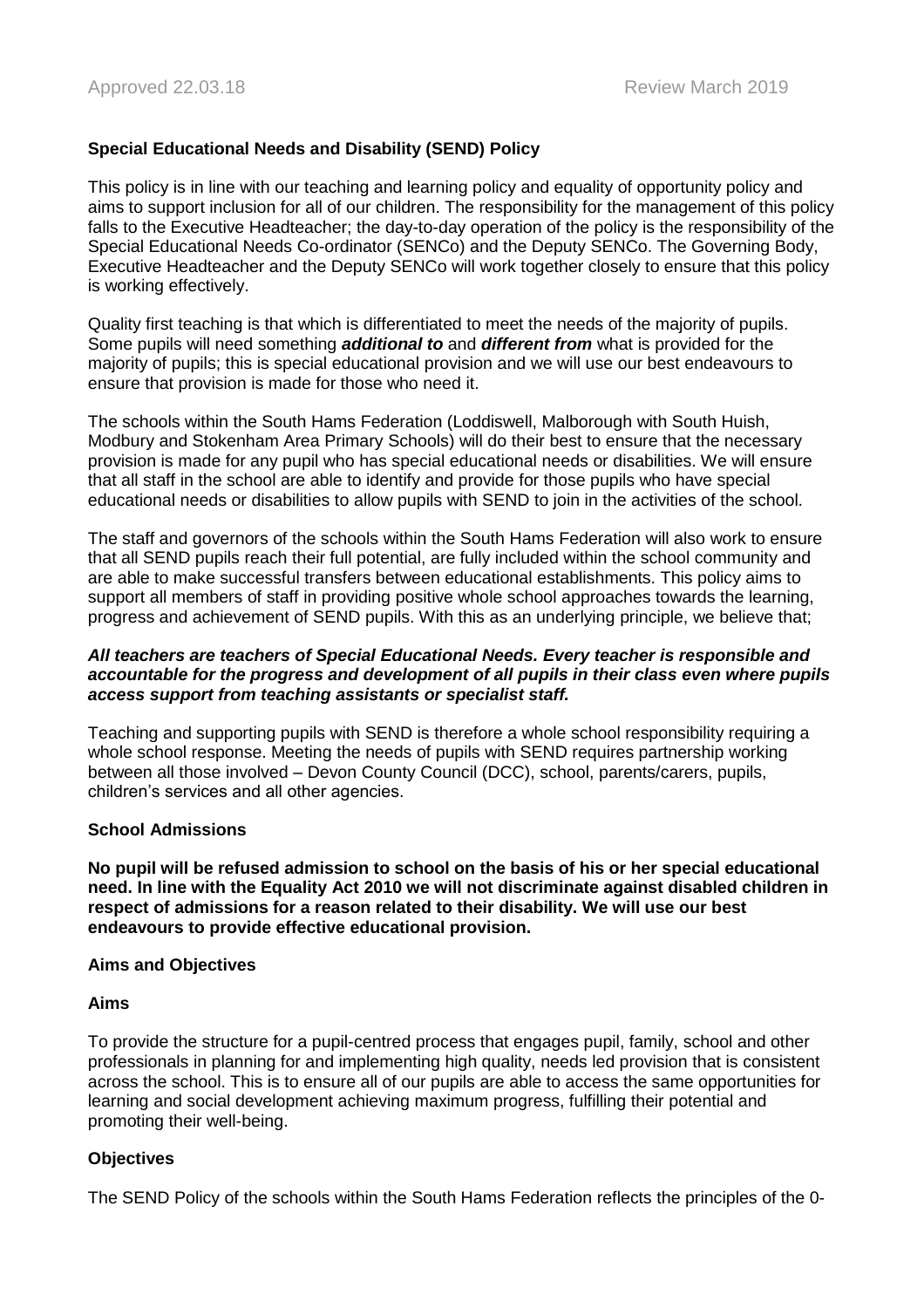25 SEND Code of Practice (2014). The aims of this special educational needs policy are to:

- Ensure the Equality Act 2010 duties for pupils with disabilities are met,
- Enable pupils with special educational needs to have their needs met,
- Take into account the views of the pupils with special educational needs,
- Encourage good communication and genuine partnerships with parents/carers of children with special educational needs,
- Facilitate full access to a broad, balanced and relevant education, including an appropriate curriculum for the foundation stage and the National Curriculum, for pupils with special educational needs,
- In conjunction with the Medication Arrangements for Children and Young People make arrangements to support pupils with medical conditions and to have regard to statutory guidance supporting pupils at school with medical conditions,
- Implement a graduated approach to meeting the needs of pupils using the Assess, Plan, Do, Review process,
- Develop a culture of inclusion valuing high quality teaching for all learners, with teachers using a range of effective differentiation methods,
- Employ a collaborative approach with learners with a SEN or disability, their families, staff within school, other external agencies including those from Health and Social Care,
- Set appropriate individual learning outcomes based on prior achievement, high aspirations and the views of the learner and family,
- Share expertise and good practice across the school and local learning community,
- Make efficient and effective use of school resources,
- Have regard to the Code of Practice (2014) for the identification, assessment, support and review of special educational needs,
- Have regard to guidance detailed by Devon County Council.

#### **Identifying and supporting Special Educational Needs & Disabilities**

#### *Definition of SEN*

Pupils have special educational needs if they have a learning difficulty or disability which calls for special education provision to be made for him/her namely provision *which is additional to or*  different from that normally available in a differentiated curriculum. The schools within the South Hams Federation regard pupils as having a Special Educational Need if they:

a) Have a significantly greater difficulty in learning than the majority of pupils of the same age, or;

b) Have a disability which prevents or hinders him/her from making use of facilities of a kind generally provided for others of the same age in mainstream schools or mainstream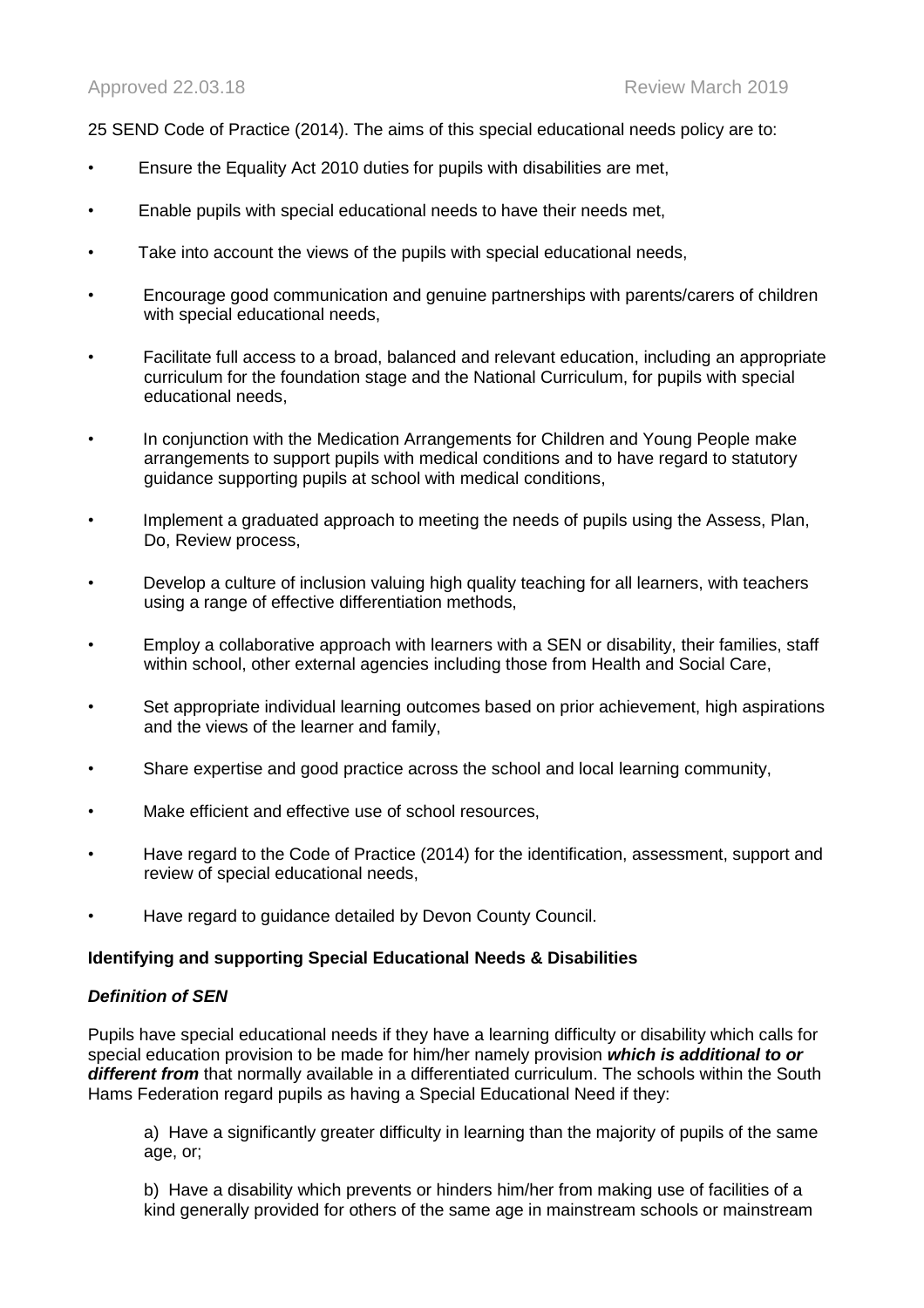#### post-16 institutions

c) A child under compulsory age has special educational needs if they fall within the definition at (a) or (b) above or would do so if special educational provision was not made for them (Section 20 Children and Families Act 2014)

Pupils must not be regarded as having a learning difficulty solely because the language or form of language of their home is different from the language in which they will be taught.

The schools within the South Hams Federation will have regard to the SEND Code of Practice 2014 when carrying out its duties towards all pupils with SEND and ensure that parents/carers are informed by the school that SEND provision is being made for their child.

There may be times in a pupil's school career when they are identified as having a Special Educational Need. These pupils will be provided with intervention and/or support that is 'additional to or different from' the normal differentiated curriculum. This may be on an ongoing basis or for a limited time. Many pupils with sensory and/or physical disabilities may require adaptations, made as reasonable adjustments under the Equality Act 2010.

#### **Areas of Special Educational Need**

Under the SEND Code of Practice 2014 pupils identified as having a special educational need (SEN) will be considered within one or more of the following categories of need:

#### *Cognition and Learning;*

Children with learning needs may learn at a slower pace than other children and may have difficulty developing literacy or numeracy skills or understanding new concepts. Learning needs may be in addition to or as a result of other special educational needs.

Children with a specific learning difficulty (SpLD) will have difficulties related to one or more of dyslexia (reading and spelling), dyscalculia (maths), dyspraxia (co-ordination) and dysgraphia (writing).

Learning difficulties cover a wide range of needs, including moderate learning difficulties (MLD), severe learning difficulties (SLD), where children are likely to need support in all areas of the curriculum and associated difficulties with mobility and communication, through to profound and multiple learning difficulties (PMLD), where children are likely to have severe and complex learning difficulties as well as a physical disability or sensory impairment.

Cognition and Learning needs include:

- Specific learning difficulties (SpLD)
- Moderate learning difficulties (MLD)
- Severe learning difficulties (SLD), and
- Profound and multiple learning difficulties (PMLD)

## *Social, Emotional and Mental Health Difficulties;*

Children may experience a wide range of social and emotional difficulties which manifest themselves in many ways. These may include becoming withdrawn or isolated, as well as displaying challenging, disruptive or disturbing behaviour. These behaviours may reflect underlying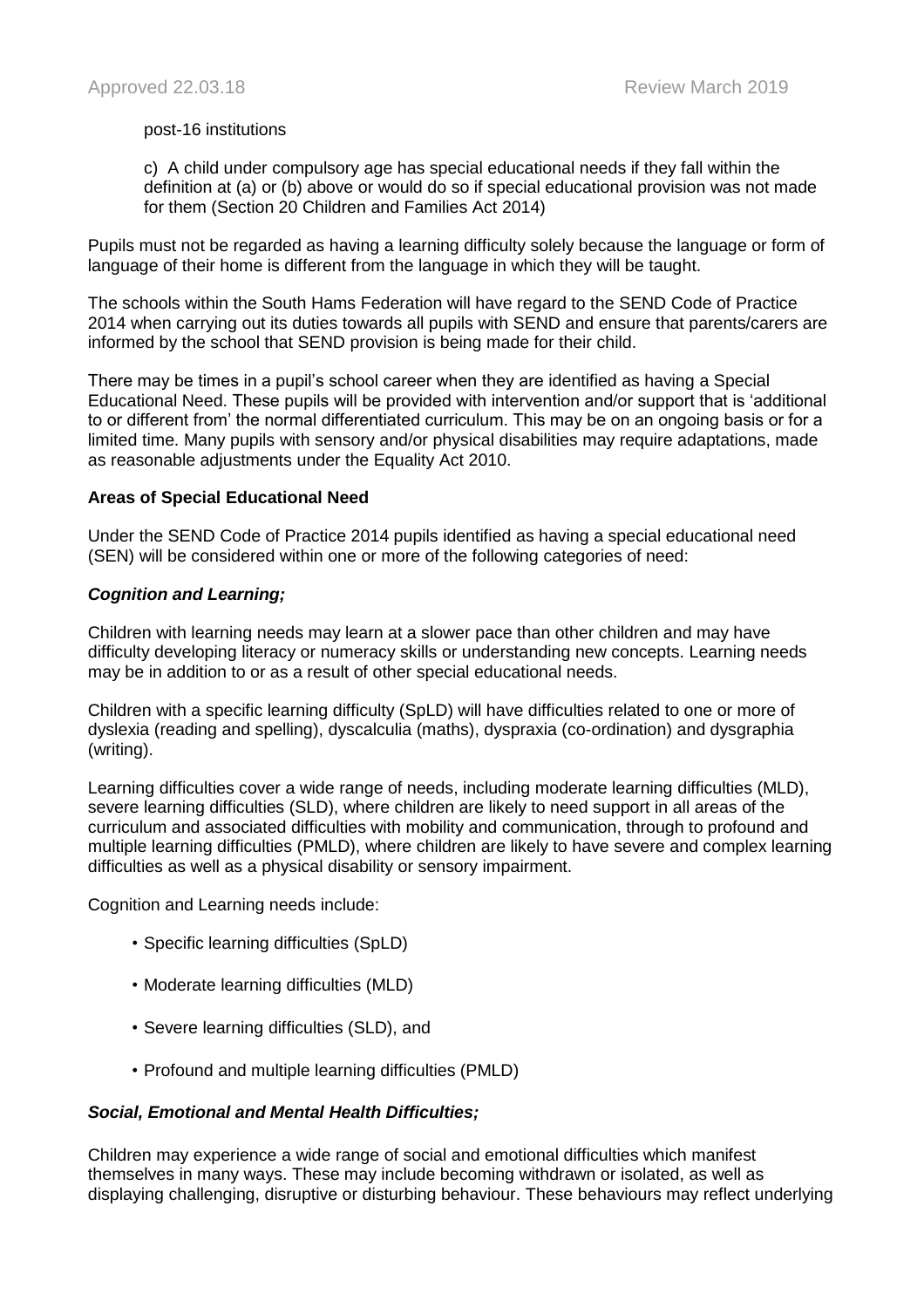mental health difficulties such as anxiety or depression, self-harming, substance misuse, eating disorders or physical symptoms that are medically unexplained.

Other children may have disorders such as attention deficit disorder, attention deficit hyperactive disorder or attachment disorder. Social, Emotional and Mental Health Difficulties include:

- Attention Deficit Disorder (ADD).
- Attention Deficit +Hyperactivity Disorder (ADHD)
- Attachment Disorder

#### *Communication and Interaction needs;*

Children with speech, language and communication needs (SLCN) have difficulty in communicating with others. This may be because they have difficulty saying what they want to, understanding what is being said to them or because they do not understand or use social rules of communication. The profile for every child with SLCN is different and their needs may change over time. They may have difficulty with one, some or all of the different aspects of speech, language or social communication at different times of their lives.

Children with autism, including Asperger's Syndrome, are likely to have particular difficulties with social interaction. They may also experience difficulties with language, communication and imagination, which can impact on how they relate to others.

Communication and Interaction needs include:

- Speech, language and communication needs (SLCN)
- Autism (including Asperger Syndrome)

## *Sensory and/or Physical needs;*

Some children require special educational provision because they have a disability and this prevents or hinders them from making use of the educational facilities generally provided. These difficulties can be age related and may fluctuate over time.

Many children with vision impairment (VI), hearing impairment (HI) or a multi-sensory impairment (MSI) will require specialist support and/or equipment to access their learning. Children with an MSI have a combination of vision and hearing difficulties. Some children with a physical disability (PD) require additional ongoing support and equipment to access all the opportunities available to their peers. Sensory and/or physical needs include:

- Visual impairment (VI)
- Hearing impairment (HI including Deaf and hearing impairment)
- Multi-sensory impairment (MSI sometimes referred to as Deafblind)
- Physical disability (PD).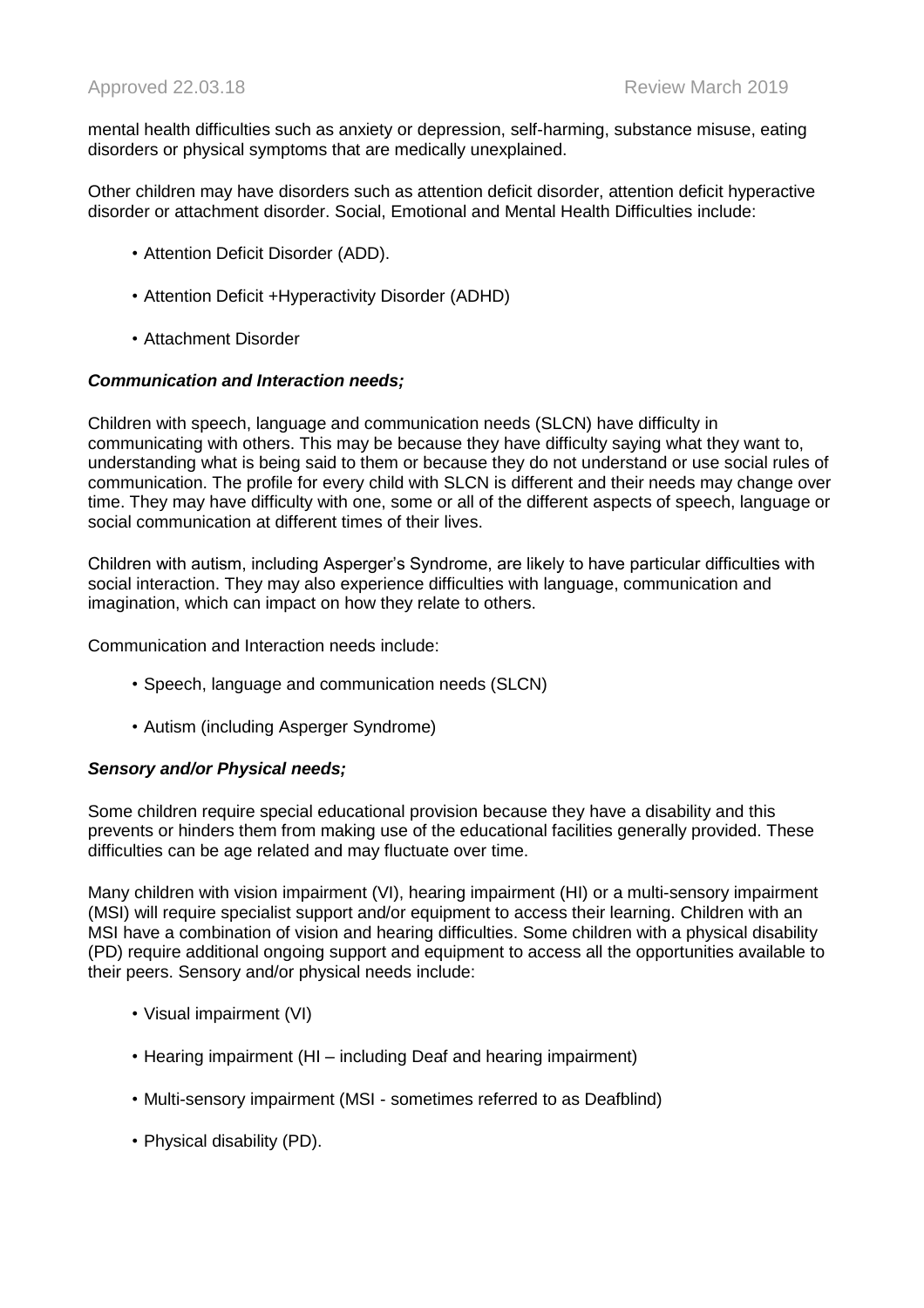## **A Graduated Response to SEND**

## *Early Concerns*

The progress made by all pupils is regularly monitored and reviewed. Initially, concerns registered by teachers, parents/carers or other agencies are addressed by appropriate differentiation within the classroom and a record is kept of strategies used. This can be then used in later discussions if concerns persist. Children identified are placed on each School's Diminishing the Difference list and are monitored closely.

## *How we identify and support pupils with SEN*

All pupils' attainment and achievements are monitored by their teacher who is required to provide high quality teaching and learning opportunities differentiated for individual pupils. Where a pupil is making inadequate progress or falls behind their peers, additional support will be provided under the guidance of the class teacher. Adequate progress could:

- Be similar to that of peers;
- Match or better the pupils' previous rate of progress;
- Close the attainment gap between the pupil and their peers;
- Prevent the attainment gap growing wider.

Where pupils continue to make inadequate progress despite support and high quality teaching, the class teacher will work with the school's Special Educational Needs Coordinator (SENCo) to assess if a pupil has a significant learning difficulty and agree appropriate support. Details of assessment tools and materials used by the schools in the South Hams Federation can be found in **Appendix A**.

In some cases, it may be necessary to seek assessment by or advice from an external professional such as a specialist teacher or educational psychologist. This will always involve discussion and agreement with the pupil's parents/carers.

When considering whether a pupil has a special educational need any of the following may be evident:

- Makes little or no progress even when teaching approaches are targeted particularly in a pupil's identified area of weakness;
- Shows signs of difficulty in developing literacy or mathematics skills which result in poor attainment in some curriculum areas;
- Persistent emotional or behavioural difficulties which are not ameliorated by appropriate behaviour management strategies;
- Has sensory or physical problems and continues to make little or no progress despite the provision of specialist equipment;
- Has communication and /or interaction difficulties and continues to make little or no progress despite the provision of an appropriate differentiated curriculum.
- Has emotional or behavioural difficulties which substantially and regularly interfere with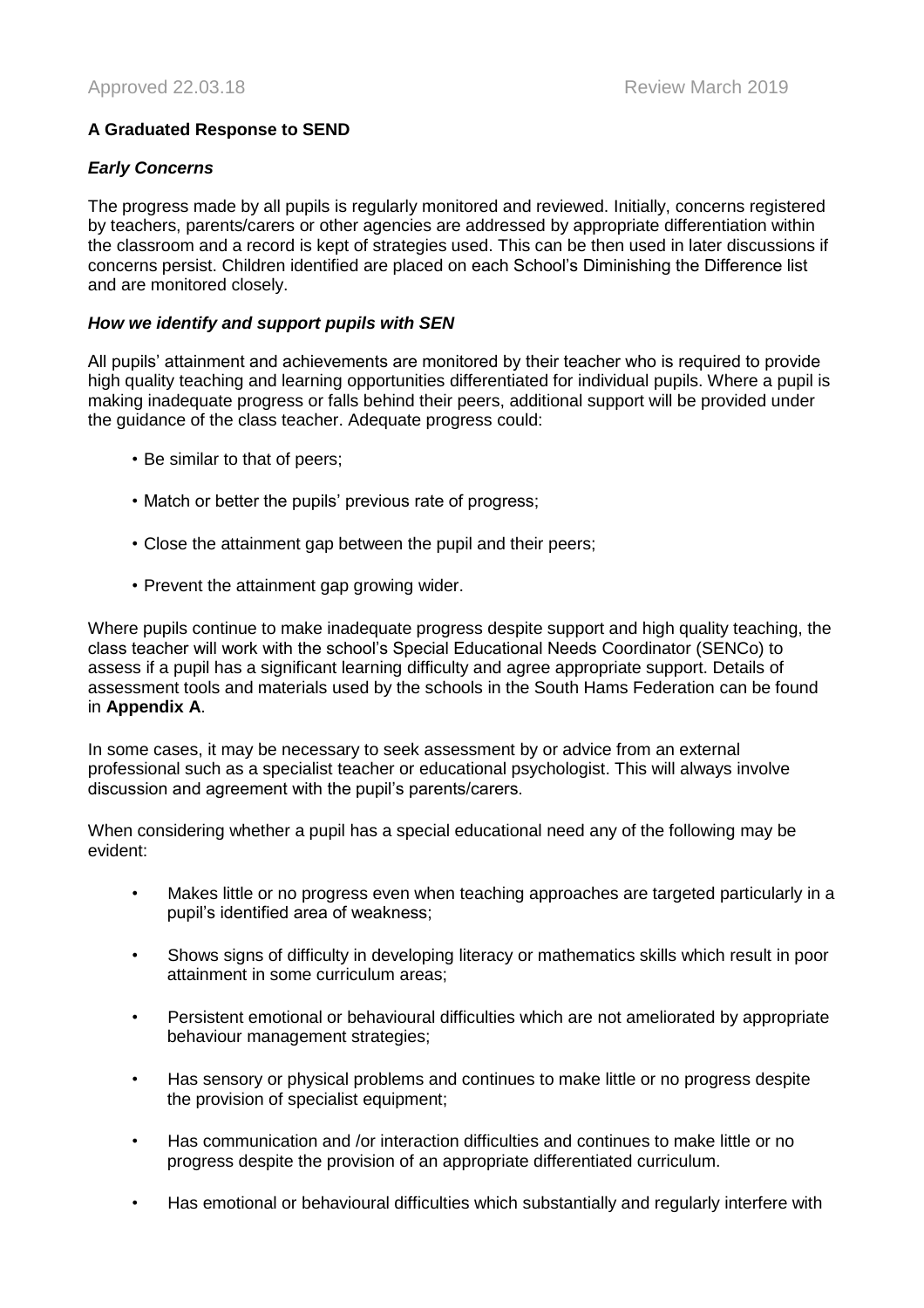the pupil's own learning or that of the class groups, despite having an individualised behaviour support programme;

- Has SEND or physical needs that require additional specialist equipment or regular advice or visits by a specialist service;
- Has a communication and/or an interaction difficulty that impedes the development of social relationships and cause a substantial barrier to learning.

## **Assess, Plan, Do and Review**

Where a pupil is identified as having SEN, we will take action to support effective learning by removing barriers to learning and put effective special educational provision in place. This **SEN support** will take the form of a four-part cycle through which earlier decisions and actions are revisited, refined and revised with a growing understanding of the pupil's needs and of what supports the pupil in making good progress and securing good outcomes. This is known as **the graduated approach – assess, plan, do, review.**

For pupils with low level special educational needs the cycle of **Assess, Plan, Do** and **Review** will fit into the regular termly assessment and planning cycle for all pupils. These are known as Pupil Progress Meetings. For those pupils with more complex needs or for who a more frequent cycle needs to be employed additional meeting dates will be set and will include the termly Pupil Progress Meetings.

#### **Graduated Response**

#### **Assess**

- In identifying a pupil as needing **SEN support** the class teacher, working with the SENCo, should carry out a clear analysis of the pupil's needs. This should draw on the teacher's assessment and experience of the pupil, their previous progress and attainment, as well as information gathered from other areas of the school.
- The pupil's development in comparison to their peers and national data should also be considered along with the parent's views and experience, the pupil's views and, if relevant, advice from external support services. The school and parents/carers will meet, where appropriate, with other agencies including those from Health and Social Care and will attend a Team Around the Child (TAC) meeting. A Lead professional will be nominated; if the need is educational this will most likely be the SENCo. Discussions will be recorded. Future actions will be recorded and assigned to the most appropriate person.
- This assessment will be reviewed regularly to ensure support and intervention are matched to need, barriers to learning are identified and overcome so that a clear picture of the interventions put in place and their impact is developed. With some areas of SEN, the most reliable method of developing a more accurate picture of need will be the way in which the pupil responds to an intervention.

#### **Plan**

- Parents/carers, with their child, will meet with the class teacher and the SENCo to decide on the interventions and support to be put in place as well as the expected impact on progress and development. This will be recorded in a TAC meeting and copies will be given to all attendees.
- The notes from the TAC meeting will clearly identify the areas of needs, the desired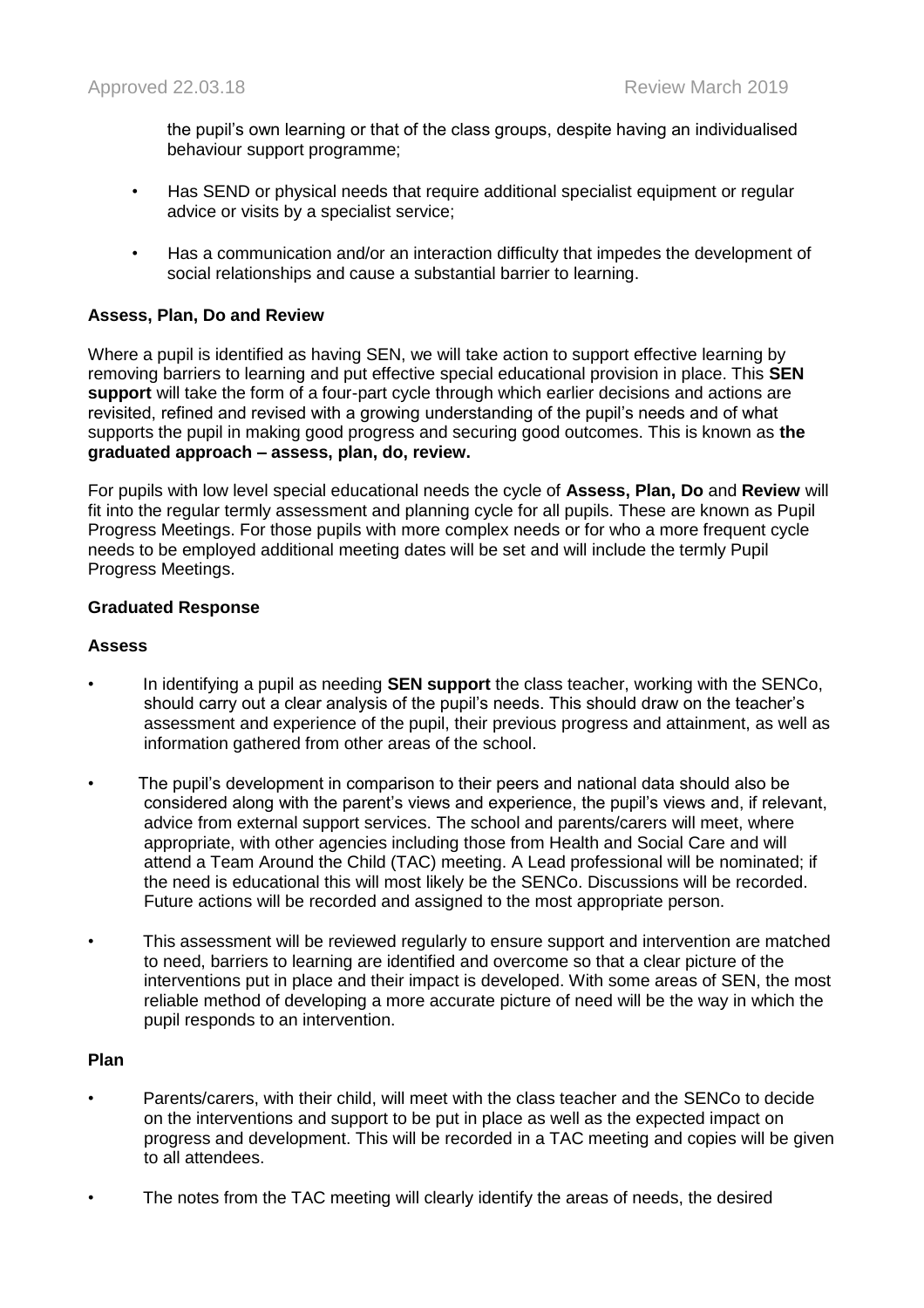outcomes, the support and resources provided, including any teaching strategies or approaches that are required and when it will be reviewed.

- The support and intervention provided will be selected to meet the outcomes identified for the pupil, based on reliable evidence of effectiveness and will be provided by staff with appropriate skills and knowledge.
- The TAC action points will usually involve a contribution by parents/carers to reinforce learning at home.
- Where appropriate, the TAC action points will detail the support from other agencies and how this will support the pupil in achieving the desired outcomes.
- Parents/carers will be notified when it is decided to provide a pupil with SEN support (although parents/carers should have already been involved in the assessment of need).

#### **If it is agreed that a pupil requires SEN support, all parties will be invited to attend or report to a TAC and develop a plan detailing the support which will bring about the next part of the cycle –**

## **Do**

- The class teacher remains responsible for working with the pupil on a daily basis and will work closely with any teaching assistants or specialist staff involved, to plan and assess the impact of support and interventions and how they can be linked to classroom teaching.
- The SENCO will support the class teacher in the further assessment of the pupil's needs, in problem solving and advising on the effective implementation of support.
- **The class teacher is responsible for the daily implementation of the plan and will contribute to –**

## **Review**

- There will be a review of the TAC action points on the date previously agreed. This review will evaluate the impact and quality of the support and interventions and include the views of the pupil and their parents/carers.
- Parents/carers will be given information about the impact of the support and interventions provided enabling them to be involved with planning the next steps. Where appropriate other agencies will be asked to contribute to this review.
- Where a pupil has complex needs involving more than one agency it will depend on the pupils needs and the frequency of the educational reviews as to whether external agencies attend each educational review, this will be agreed at the initial meeting.
- This review will feedback into the analysis of the pupil's needs, then the class teacher, working with the SENCO, will revise the support in light of the pupil's progress and development, with decisions on any changes made in consultation with the parent and the pupil.
- Where there is a sustained period of insufficient or no progress, the school may decide to gain involvement and advice from a specialist or external agency. The school will consult with parents/carers before involving a specialist or external agency.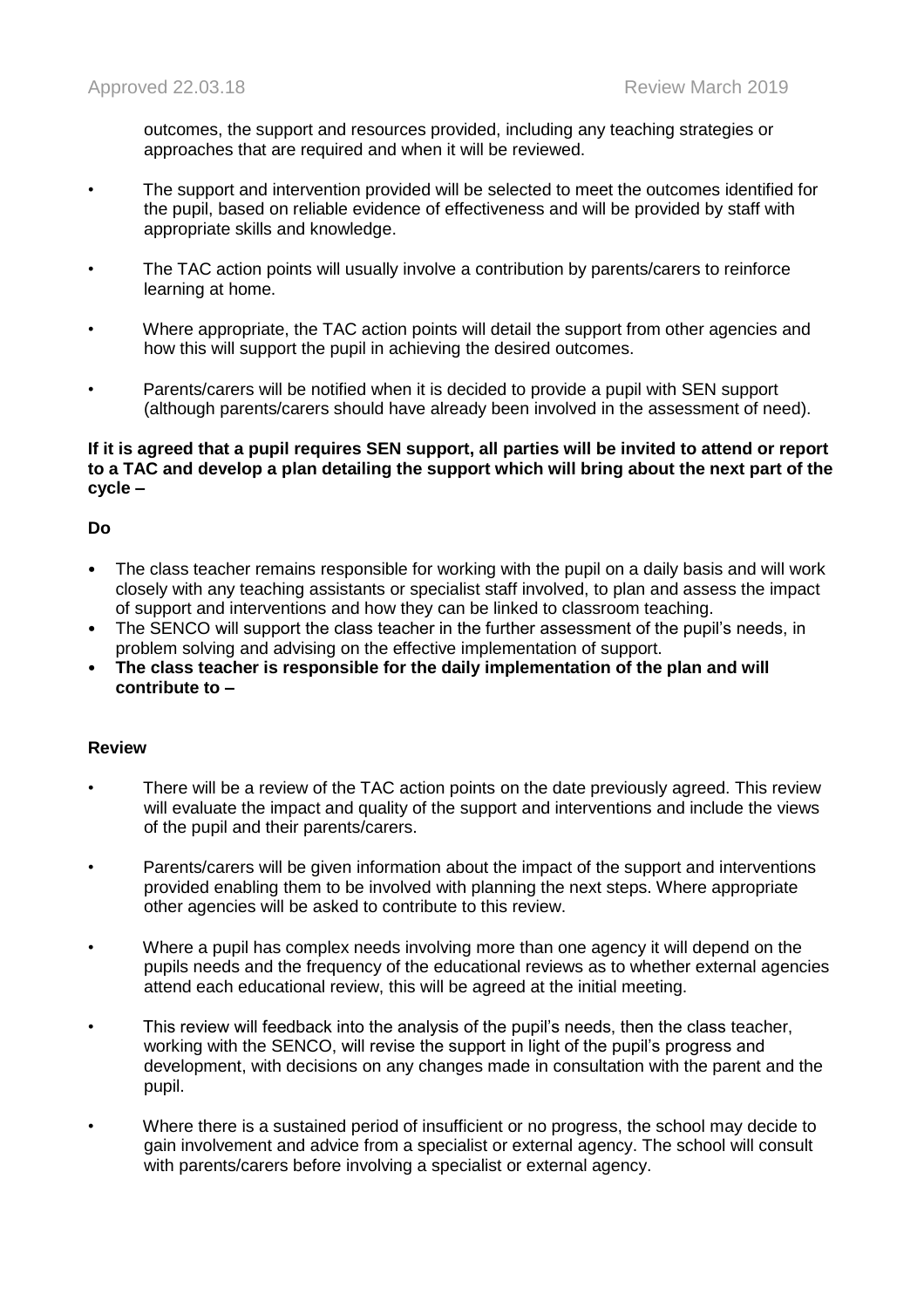## **Exit Criteria**

When a pupil has made sufficient progress in their area of need that they no longer require any provision that is *different from* or *additional to* that which is normally available as part of high quality and differentiated teaching they will no longer be seen as requiring SEN Support. At this point, through discussion and agreement with parents/carers the pupil will be removed from the schools SEN register.

## **Statutory Assessment of Needs (EHC)**

Where, despite the school having taken relevant and purposeful action to identify, assess and meet the Special Educational Needs and/or Disabilities of the pupil, the child has not made expected progress, the school or parents/carers should consider requesting an Education, Health and Care (EHC) needs assessment. The evidence gathered through the regular reviews recorded in minutes of TAC meetings will help Devon County Council (DCC) in determining when this statutory assessment of needs is required.

Where a pupil has an Education Health and Care Plan (EHCP), Devon County Council must review the plan every twelve months as a minimum. Schools have a duty to co-operate consequently, all schools within the South Hams Federation will hold annual review meetings on the behalf of Devon County Council and complete the appropriate paperwork for this process.

## **Monitoring and Evaluation of SEND**

Regular monitoring of the quality of provision for all pupils including those with SEND follows the school's assessment and monitoring calendar. In addition, the cycle of Assess, Plan, Do and Review ensures that pupils with SEND have their individual provision reviewed regularly, and at least termly. Additional training, advice and support will be provided to teaching staff where necessary in order to facilitate pupil progress and to meet pupil needs.

Pupil progress is tracked half-termly and where pupils are not making sufficient progress additional information is sought and appropriate action taken.

## **Supporting Pupils and Families**

We value and accept the positive role and contribution parents/carers can make. We make every effort to work in full co-operation with parents/carers, recognising and respecting their roles and responsibilities. Parents/carers are encouraged to work with the South Hams Federation and other professionals to ensure that their child's needs are identified properly and met as early as possible.

In order that they play an active part in their child's development, the schools within the South Hams Federation endeavour to provide parents/carers with the relevant information so they can reinforce learning in the home.

The schools within the South Hams Federation endeavour to support parents/carers so that they are able to:

- Feel fully supported and taken seriously should they raise a concern about their child
- Recognise and fulfil their responsibilities and play an active and valued role in their child's education
- Understand procedures and documentation
- Make their views known about how their child is educated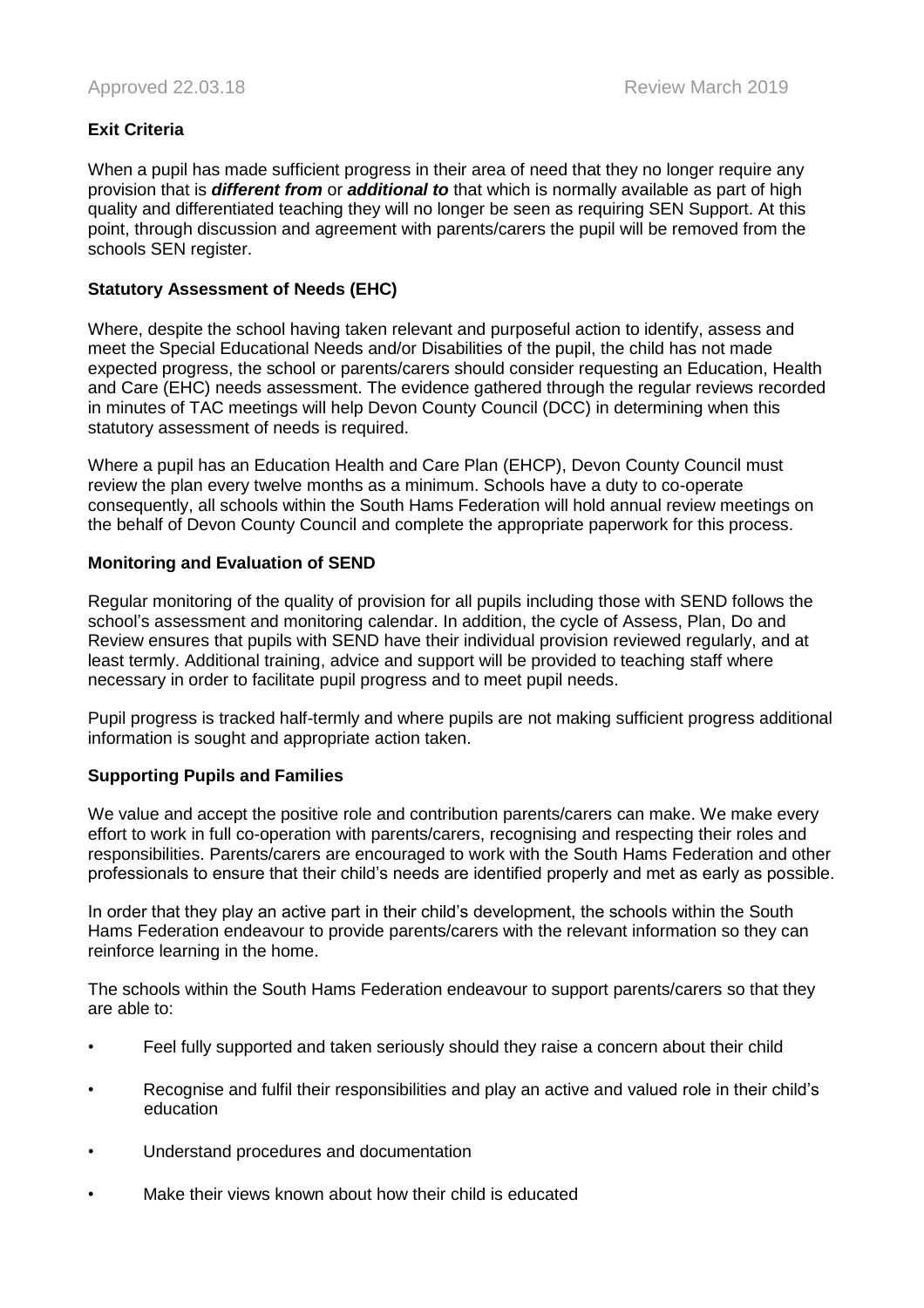• Have access to information, advice and support during assessment and any related decision- making process about special educational provision.

Parents/carers of a child with SEN support will have the opportunity to meet with the SENCO at least *3* times a year formally. The SENCO is happy to meet with parents/carers, without prior arrangement, whenever possible.

Parents/carers are encouraged to seek help and advice from Independent Information Advice and Support services, including Devon Information, Advice and Support (DIAS) www.devonias.org.uk. These are able to provide impartial and independent advice, support and information on special educational needs and disabilities.

Parents/carers are also encouraged to visit the Devon County Council Local Offer website www.devon.gov.uk/send. This website provides valuable information about different agencies, services and resources for children, young people with SEND and their families in addition to school resources and information.

## **Children in Care:**

When a child is in care, the carers are accorded the same rights and responsibilities as parents. The school has both an appointed member of staff and a governor for Looked after Children.

## **Pupil Voice**

We hold the views of pupils highly and recognise the importance of gaining genuine pupil views in promoting the best pupil outcomes. Pupils are able to share their views in a number of different ways (appropriate to age and ability).

These views are welcome at any time but are specifically sought as part of their annual review, as part of their Pupil Progress Meetings and at the end of a targeted intervention. We ask all pupils to contribute to the setting of their own outcomes.

## **Partnership with External Agencies**

The schools within the South Hams Federation are supported by a wide range of different agencies and teams. The schools' SEN Information Report details which agencies the schools have worked with in the last 12 months, they are: School Nurse/Hearing Impairment /Visual Impairment/GP Service/SLT/Diabetes Nurse/Physical Difficulties Adviser/Behaviour Support team/Social Workers/ Communication and Interaction Team/ ICT adviser, Parent Support Advisor and Social Care. This SEN Information Report can be found on each school's individual website and is up-dated annually.

## **Transition**

A change of school, class and staff can be an exciting, yet anxious time for all pupils. We recognise that this can be very challenging for some pupils with SEND. We endeavour to make sure these periods of change are carefully managed in a sensitive way to provide continuity of high quality provision and reassurance to pupils and families. Our processes for transition are explained further in *Appendix B*.

## **Training and Resources**

#### *Allocation of resources*

• Resources are allocated to support children with identified needs as identified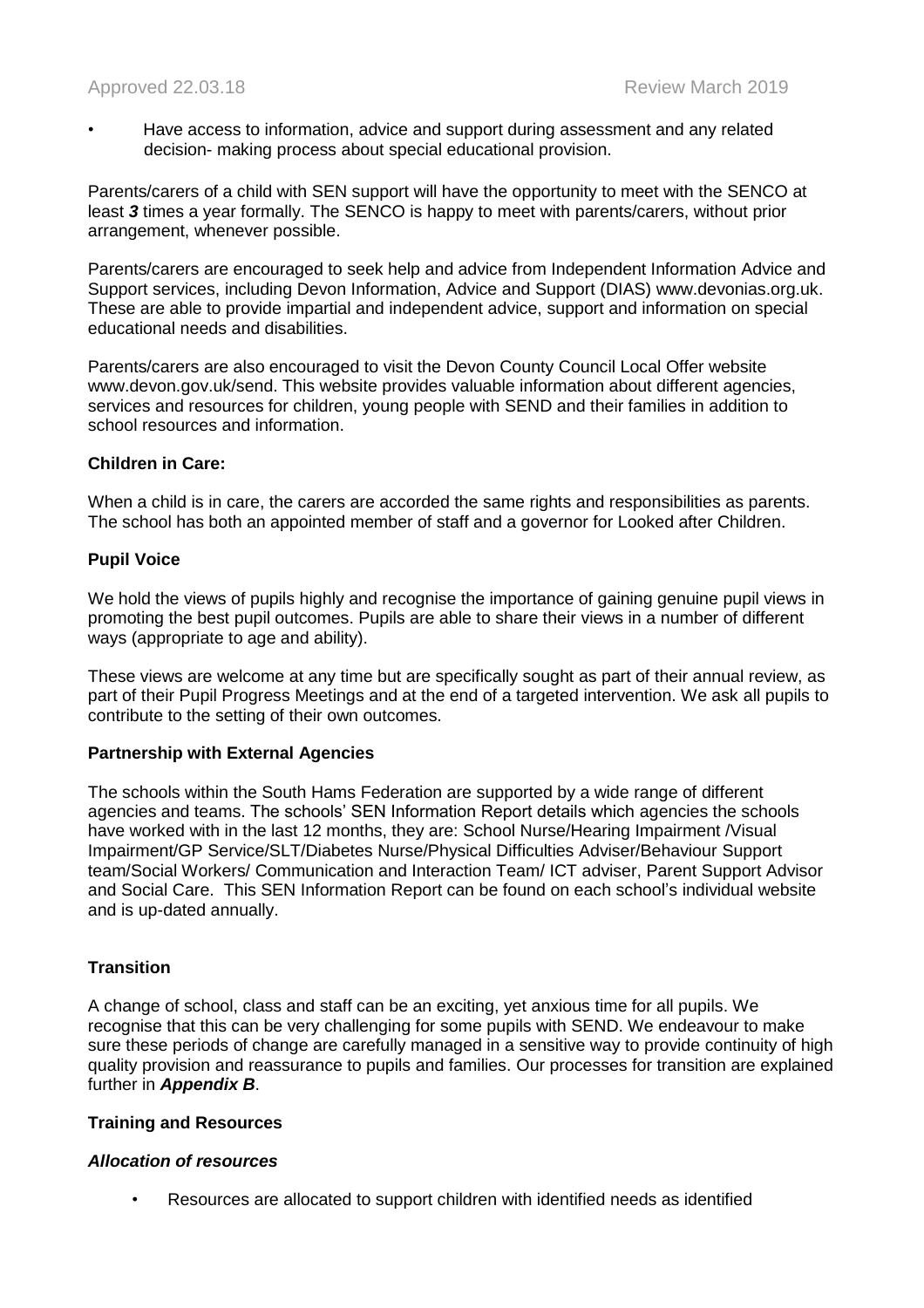previously.

- Each year we map our provision to show how we allocate human resources to each year group; this is reviewed regularly and can change during the academic year, responding to the changing needs within our classes.
- This support may take the form of differentiated work in class, support from a Teaching Assistant (TA) in focused intervention in groups, or for individuals.
- Specialist equipment, books or other resources that may help the pupil are purchased as required.

## **Continuing Professional Development (CPD) for Special Educational Needs**

- All staff at the school engage in weekly INSET training sessions when Quality First Teaching is addressed.
- The SENCO and other SLT members provide regular CPD to other staff in school in specific aspects of meeting the needs of pupils with SEN – a programme covering a variety of SEN is offered and staff can sign up to the sessions which best meet their CPD needs.
- All staff have regular CPD meetings. The progress of all pupils including those with SEND is a core aspect of the appraisal process and appraisal targets will look at how to develop staff skills in meeting individual pupil needs as necessary.
- Teaching assistants are engaged in an ongoing training whereby the role of the teaching assistant is developed.
- External trainers are brought in periodically to address more specialist training needs such as dealing with specific medical conditions (e.g. epilepsy) or to train staff in the use of specific interventions.
- Peer support and guidance is available daily for all staff in school and some of the best training development occurs through professional dialogue with colleagues looking at meeting the specific needs of a pupil.

## **Funding**

Funding for SEN in mainstream schools is mainly delegated to the schools' budget. It is the expectation that schools provide support to their pupils with SEN from their SEN budget. Where a pupil requires an exceptionally high level of support that incurs a greater expense, the schools can make a request using the EHCP assessment process, however this does **not** automatically lead to additional funding.

The schools will need to be able to demonstrate how it has spent the funding to date and the impact of this as well as demonstrating why further additional funding is required and how it would be used. This additional funding is then paid from Devon County Council's high needs block into the schools budget.

## **Personal Budgets**

Personal Budgets are only available to pupils with an Education, Health and social Care Plan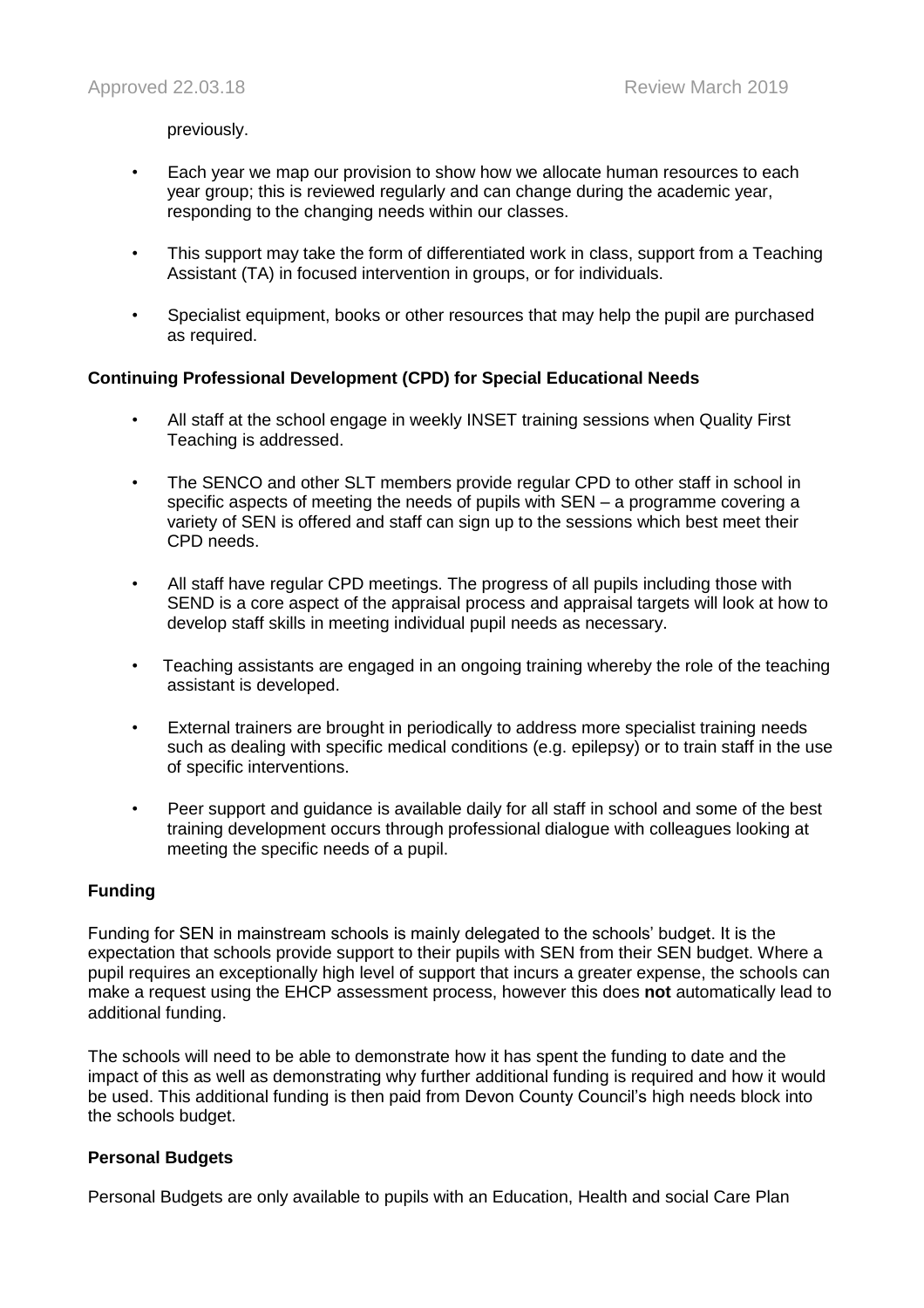(EHCP) or pupils who are currently under-going a needs assessment for an EHCP. Funding can be made available to parents/carers as a personal budget for them to commission their own provision for their child under certain conditions.

Parents/carers who would like to enquire further about using the personal budget should speak in the first instance to the SENCo.

#### **Roles and Responsibilities**

Provision for pupils with special educational needs is a matter for the school as a whole. In addition to the Governing Body, Executive Headteacher and SENCo, all members of staff have important responsibilities.

#### *Governing Body:*

- The Governing Body endeavours to follow the guidelines as laid down in the SEND Code of Practice (2014) to:
- use their best endeavours to make sure that a child with SEN gets the support they need – this means doing everything they can to meet children and young people's Special Educational Needs
- ensure that children and young people with SEN engage in the activities of the school alongside pupils who do not have SEN
- designate a teacher to be responsible for co-ordinating SEN provision the SEN coordinator, (or SENCo).
- inform parents/carers when they are making special educational provision for a child
- prepare an SEN information report and their arrangements for the admission of disabled children, the steps being taken to prevent disabled children from being treated less favourably than others, the facilities provided to enable access to the school for disabled children and their accessibility plan showing how they plan to improve access progressively over time

#### *Executive Headteacher:*

The Executive Headteacher has responsibility for the day-to-day management of all aspects of the federation's work, including provision for children with special educational needs. The Executive Headteacher will keep the Governing Body fully informed on Special Educational Needs issues. The Executive Headteacher will work closely with the SENCo and the Governor with responsibility for SEND.

## *Federation SENCO:*

In collaboration with the Executive Headteacher and governing body, the SENCO determines the strategic development of the SEND policy and provision with the ultimate aim of raising the achievement of pupils with SEND.

The Federation SENCo takes day-to-day responsibility for the operation of the SEND policy and co-ordinates the provision for individual children, working closely with staff, parents/carers and external agencies. The Federation SENCo provides relevant professional guidance to colleagues with the aim of securing high- quality teaching for children with special educational needs.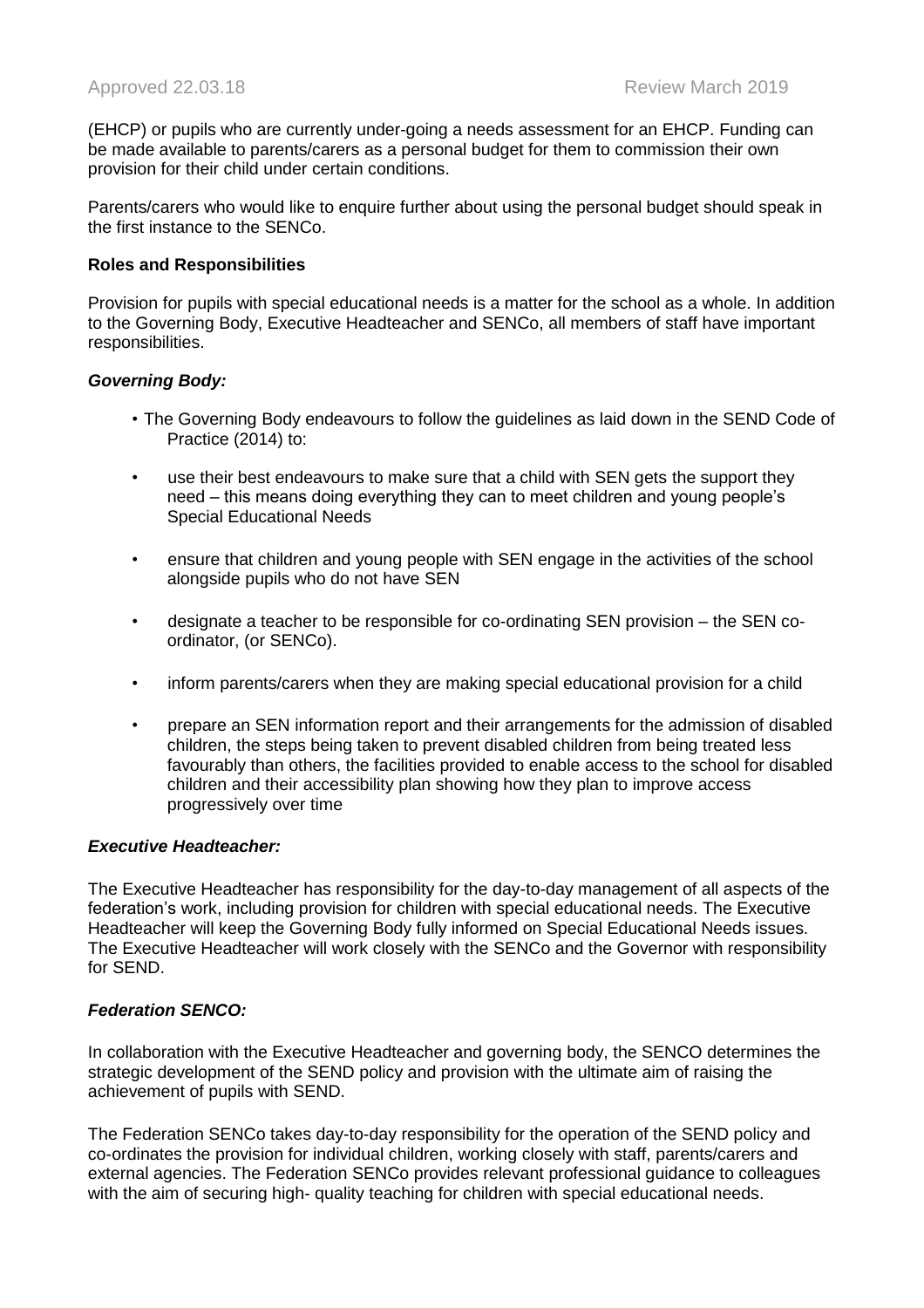Through analysis and assessment of children's needs, and by monitoring the quality of teaching and standards of pupils' achievements and setting targets, the federation SENCo develops effective ways of overcoming barriers to learning and sustaining effective teaching.

The Federation SENCo liaises and collaborates with class teachers so that learning for all children is given equal priority.

The principle responsibilities for the Federation SENCo include:

- Overseeing the day-to-day operation of the SEND policy
- Coordinating provision for SEND pupils and reporting on progress
- Advising on the graduated approach to providing SEN support Assess, Plan, Do, Review
- Advising on the deployment of the school's delegated budget and other resources to meet pupils' needs effectively
- Monitoring relevant SEN CPD for all staff
- Managing the Inclusion team
- Overseeing the records of all children with special educational needs and ensuring they are up to date
- Liaising with parents/carers of children with special educational needs
- Contributing to the in-service training of staff
- Being a point of contact with external agencies, especially the local authority and its support services
- Liaising with Early Years providers, other schools, educational psychologists, health and social care professionals and independent or voluntary bodies
- Liaising with potential next providers of education to ensure a pupil and their parents/carers are informed about options and a smooth transition is planned
- Monitoring the impact of interventions provided for pupils with SEND
- To lead on the development of high quality SEND provision as an integral part of the school improvement plan
- Working with the Executive Headteacher and the school governors to ensure that the school meets its responsibilities under the Equality Act (2010) with regard to reasonable adjustments and access arrangements.

#### *All Teaching and Non-Teaching Staff:*

- All staff are aware of the school's SEND policy and the procedures for identifying, assessing and making provision for pupils with special educational needs.
- Class teachers are fully involved in providing high quality teaching, differentiated for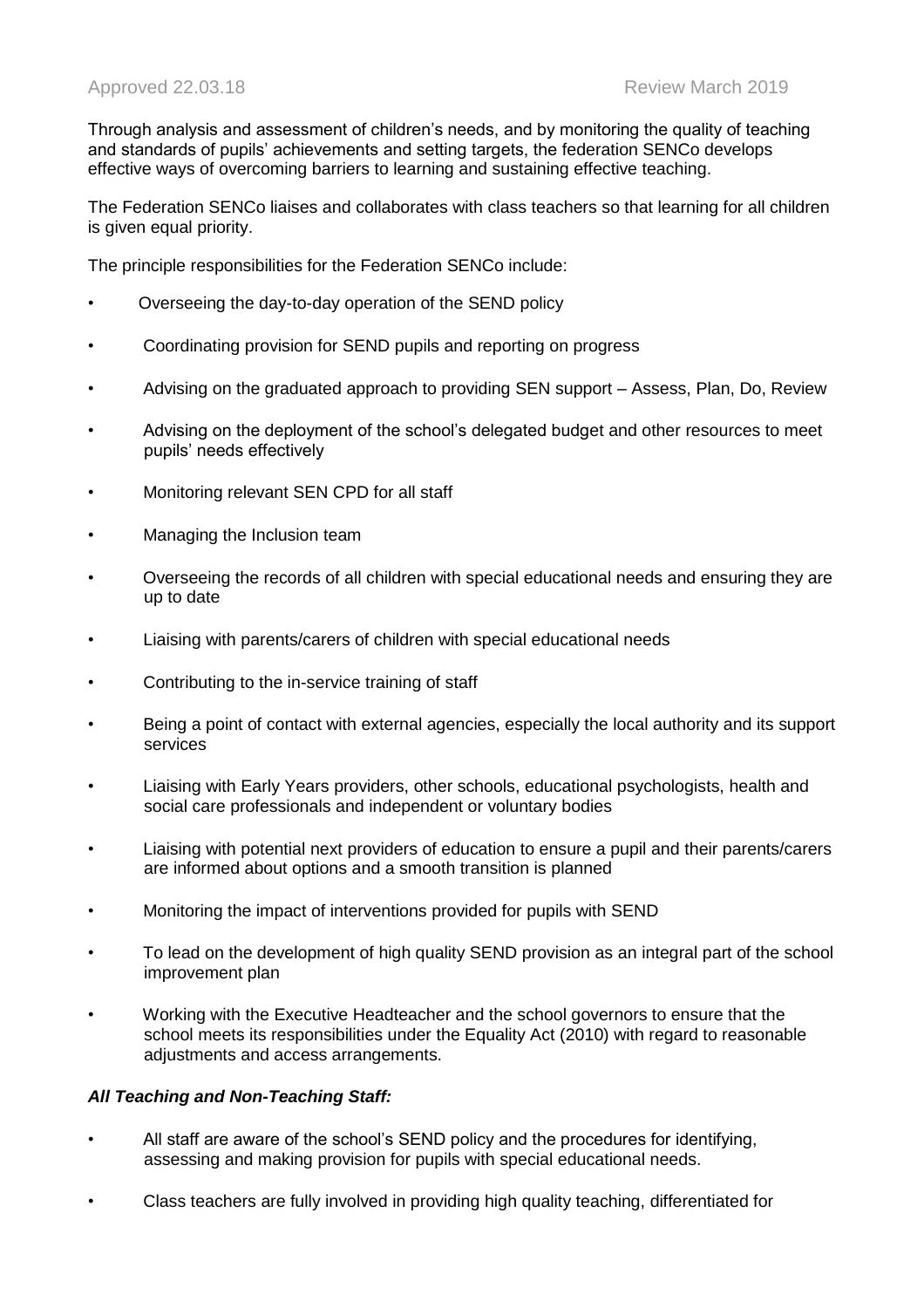individual pupils. This includes reviewing and, where necessary, improving, their understanding of strategies to identify and support vulnerable pupils and their knowledge of the SEN most frequently encountered.

- Class teachers are responsible for setting suitable learning challenges and facilitating effective special educational provision in response to pupils' diverse needs in order to remove potential barriers to learning. This process should include working with the federation SENCo to carry out a clear analysis of the pupil's needs, drawing on the teacher's assessment and experience of the pupil as well as previous progress and attainment.
- Teaching assistants will liaise with the class teacher and federation SENCo on planning, on pupil response and on progress in order to contribute effectively to the graduated response, (assess, plan, do, review).

## **Meeting Medical Needs**

The Children and Families Act 2014 places a duty on schools to make arrangements to support pupils with medical conditions. Individual healthcare plans will normally specify the type and level of support required to meet the medical needs of such pupils.

Where children and young people also have SEN, their provision should be planned and delivered in a coordinated way. For those pupils with an Education, Health and Care (EHC) plan this will be used as it brings together health and social care needs, as well as their special educational provision.

The South Hams Federation recognises that pupils at each of its schools with medical conditions should be properly supported so that they have full access to education, including school trips and physical education. Some children with medical conditions may be disabled and where this is the case the school will comply with its duties under the Equality Act 2010. *Please see the Federation's Medication Arrangements for Children and Young People for further details.*

## **Children in Hospital**

The member of staff responsible for ensuring that pupils with health needs have proper access to education will liaise with other agencies and professionals\*, as well as parents/carers, to ensure good communication and effective sharing of information. This will enable optimum opportunities for educational progress and achievement.

\* E.g. *medical agencies, Hospital School, DPLS*

## **SEND Information Report**

The school will ensure that the SEND information is accessible on the school website. Governors have a legal duty to publish information on their websites about the implementation of the policy for pupils with SEN. The information published will be updated annually and any changes to the information occurring during the year will be updated as soon as possible. Details on the information required can be found in **Appendix C**.

## **Monitoring and Accountability**

## **Accessibility**

The schools of the federation are compliant with the Equality Act 2010 and Accessibility legislation and work hard to develop their accessibility and respective accessibility plans which are updated every three years.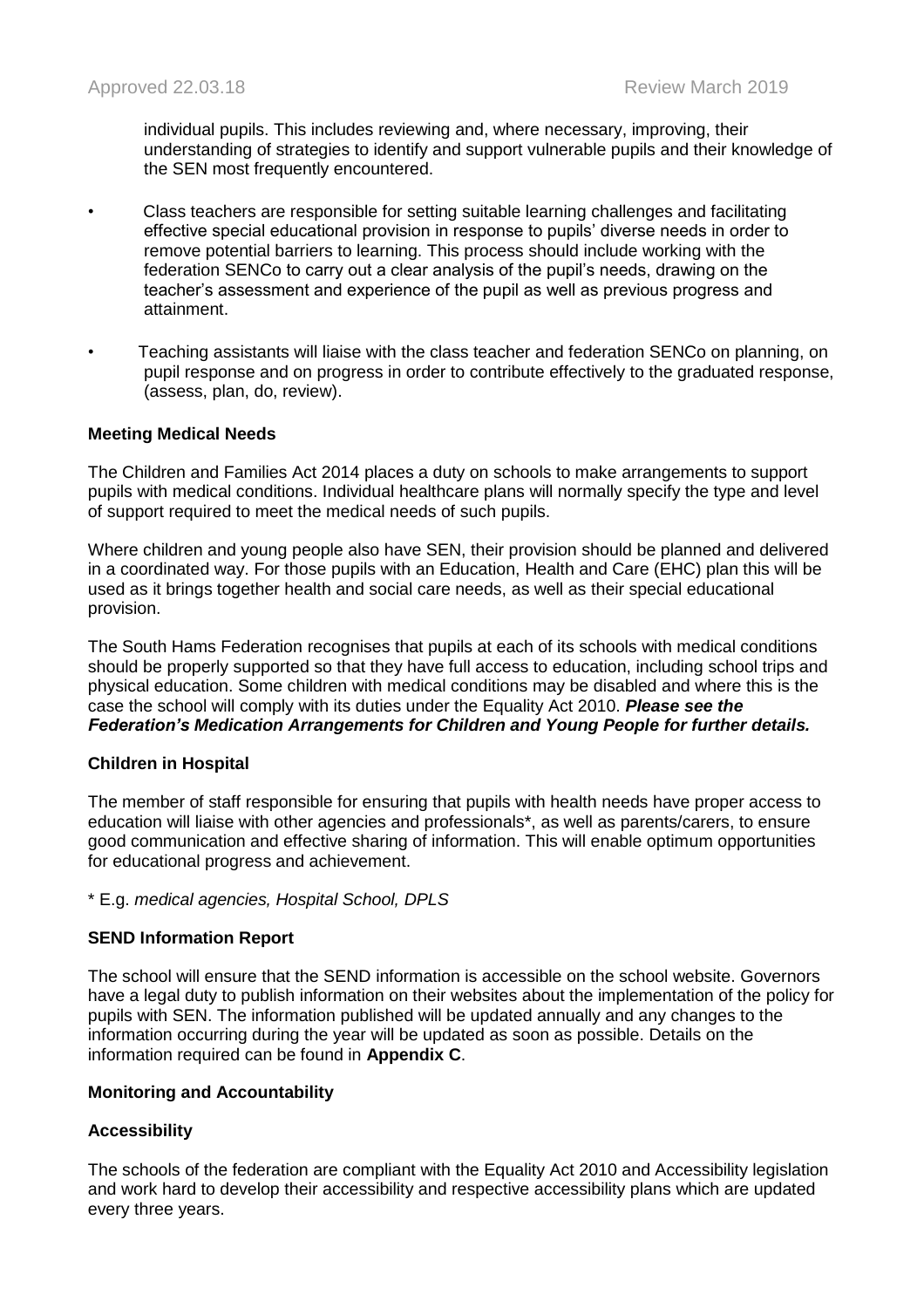## **Storing and Managing Information**

Pupil SEND records will be kept in accordance to the DfE guidance contained in "Statutory Policies for schools" (February 2014) (https://www.gov.uk/government/uploads/system/uploads/attachment\_data/file/284301/statutory schools\_policies.pdf)

## **Responding to Complaints**

In the first instance, parent complaints about the provision or organisation of SEND are dealt with through the procedures outlined in the South Hams Federation's Complaints Policy.

If there continues to be disagreement with regard to SEND provision Devon County Council (DCC) should make arrangements that include the appointment of independent persons with a view to avoiding or resolving disagreements between the parents/carers and the school. This includes access to mediation before tribunal. Parents/carers have a right to appeal to a SEND tribunal at any stage.

## **Appendix A**.

Assessment tools and materials used by the schools in the South Hams Federation

The Devon Graduated Response Tool:

[http://new.devon.gov.uk/educationandfamilies/special-educational-needs-and-disability-send-local](http://new.devon.gov.uk/educationandfamilies/special-educational-needs-and-disability-send-local-offer)[offer](http://new.devon.gov.uk/educationandfamilies/special-educational-needs-and-disability-send-local-offer)

Early Help for Families in Devon: Assessment which incorporates many of the core components from previous assessments, including;

- Common Assessment Framework (CAF)
- Family Health Needs Assessment
- Individual Learning Plans
- Statutory assessment of Special Educational Needs (Statement of SEN)
- Integrated Health & Social Care Assessment
- 139a Learning Difficulty Assessment

Once families have completed the Early Help Assessment, a Triage Meeting will decide on the most appropriate support. Families will work with their lead professional to identify the outcomes that need to be met for individual children and young people. These may be added to the Right for Children electronic system if multi-agencies are involved.

For more complex children, a request for a statutory assessment may be submitted with evidence of the actions/interventions already taken to date, this may result in a statutory EHC plan.

**Statutory assessment should not be the first step in the process; rather it should follow on from planning already undertaken by professionals with parents and young people, as part of the assess, plan, do review cycle.**